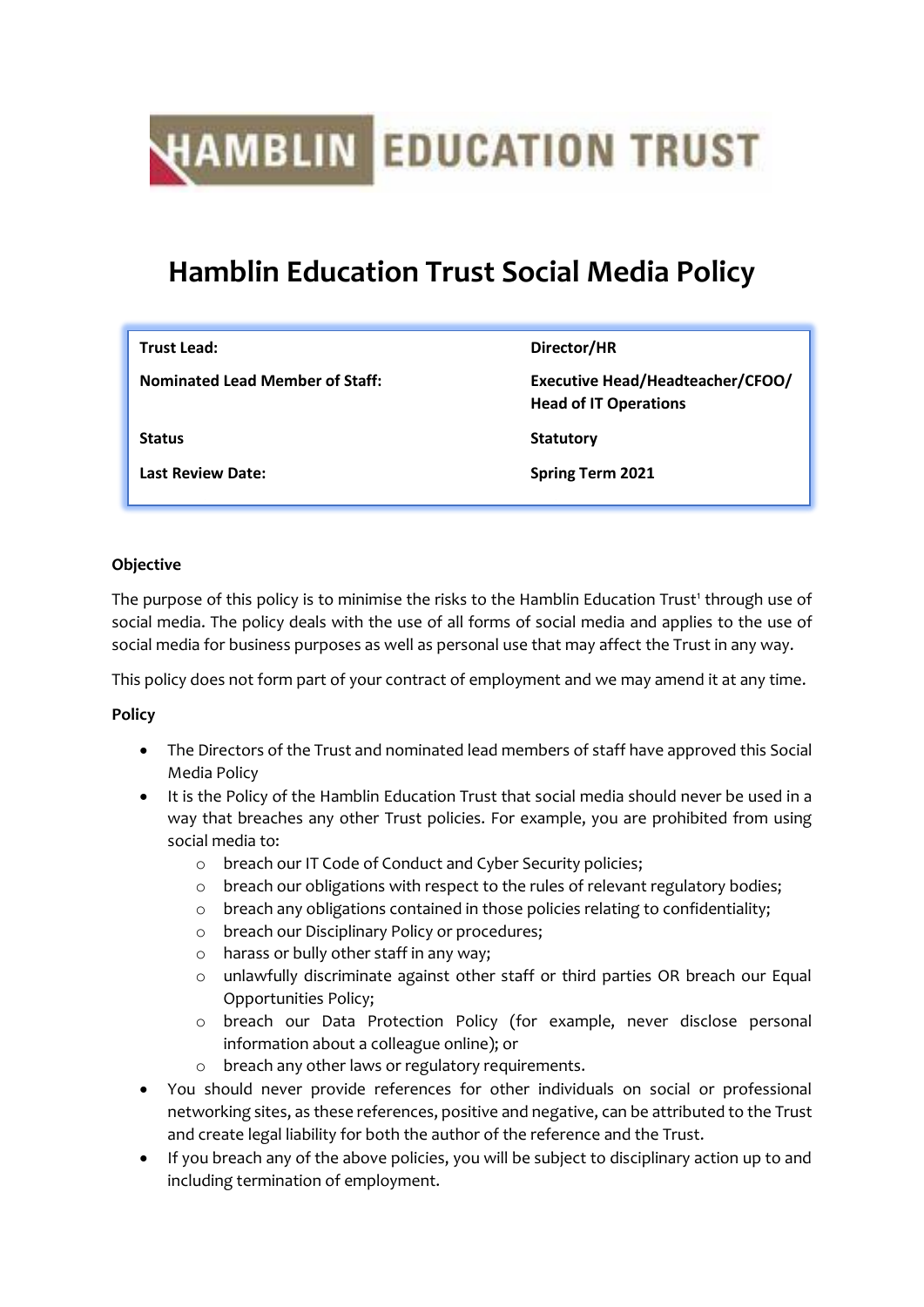#### **Personal use of social media during working hours**

• Occasional personal use of social media during non-working hours (eg. breaks and lunchtimes) is permitted so long as it does not involve unprofessional or inappropriate content, does not interfere with your employment responsibilities or productivity and complies with this policy.

#### **Monitoring use of social media during work time**

The Trust reserves the right to monitor employees' use of social media<sup>3</sup> on the organisation's equipment. The Trust considers that valid reasons for checking an employee's internet usage include suspicions that the employee has:

- been using social media when he/she should be working; or
- acted in a way that is in breach of the rules set out in this policy.

#### **Prohibited use**

- You must avoid making any social media communications that could damage the reputation or business interests of the Trust, even indirectly.
- You must not use social media to defame or disparage the Trust, its staff or any third party; to harass, bully or unlawfully discriminate against staff or third parties; to make false or misleading statements; or to impersonate colleagues or third parties.
- You must not express opinions on the Trust's behalf via social media, unless expressly authorised to do so by Trust Directors. You may be required to undergo training in order to obtain such authorisation.
- You must not post comments about sensitive business-related topics, such as our performance, or do anything to jeopardise confidential information and intellectual property. You must not include our logos or other trademarks in any social media posting or in your profile on any social media.

#### **Guidelines for responsible use of social media**

- You should make it clear in social media postings, or in your personal profile, that you are speaking on your own behalf. Write in the first person and use a personal (not work provided) social media account/email address.
- Be respectful to others when making any statement on social media and be aware that you are personally responsible for all communications which will be published on the internet for anyone to see.
- If you disclose your affiliation with us on your profile or in any social media postings, you must state that your views do not represent those of your employer (unless you are authorised to speak on our behalf). You should also ensure that your profile and any content you post are consistent with the professional image you present to clients and colleagues.
- If you are uncertain or concerned about the appropriateness of any statement or posting, refrain from posting it until you have discussed it with your line manager.
- If you see social media content that disparages or reflects poorly on us, you should contact either the Head Master, the CFOO or the HET Head of IT Operations.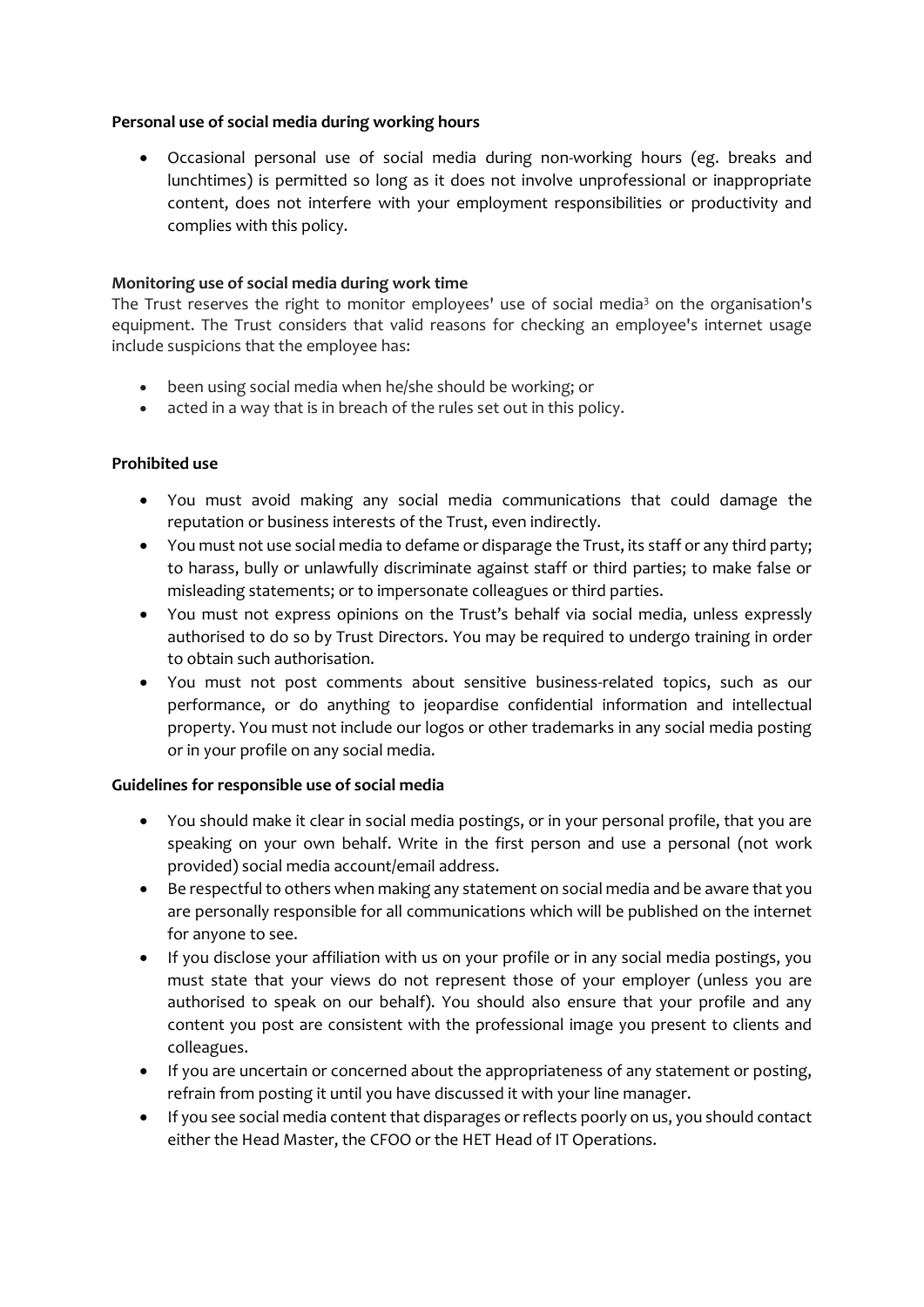- The Trust cannot support any employee who engages in unsuitable communications with pupils.
- If engaging with a third party, for example for the duration of a trip or event, please exercise caution and consider possible safeguarding implications. When posting images of pupils take care not to include their full names/tutor group or any details that could be used to identify them outside of school. Critically, do check that they/their parents/custodians have given consent for their image/name to appear online.
- When using social media for teaching uses (such as department Twitter feeds), ensure all posts are for teaching purposes only and relevant to the department's subject.
- When using a social media account for a trip, ensure consent has been obtained beforehand from parents and the Head Teacher.

#### **Breach of this policy**

- Breach of this policy may result in disciplinary action up to and including dismissal.
- You may be required to remove any social media content that we consider to constitute a breach of this policy. Failure to comply with such a request may, result in disciplinary action.

#### **Notices**

- 1. The Hamblin Education Trust refers to the Trust itself, its member schools, all employees, officers, consultants, contractors, volunteers, casual workers and agency workers.
- 2. Social media includes Facebook, LinkedIn, Twitter, Google+, Wikipedia, Instagram and all other such social networking sites, internet postings and blogs.
- 3. Monitoring will be conducted in accordance with an impact assessment that the Trust has carried out to ensure that monitoring is necessary and proportionate. Monitoring is in the Trust's legitimate interests and is to ensure that this policy on use of social media is being complied with:
	- a. The Data Controller is the Chief Finance Operating Officer. The Trust has appointed RADCaT as its Data Protection Officer.
	- b. Monitoring may consist of checking the social media sites that an employee has visited, the duration of such visits and the content that the employee has contributed on such sites.
	- c. Monitoring will normally be conducted by the IT Technical Support Team. The information obtained through monitoring may be shared internally, including with members of the HR team, an employee's line manager, managers in the business area in which the employee works and IT staff if access to the data is necessary for performance of their roles. However, information would normally be shared in this way only if the Trust has reasonable grounds to believe that there has been a breach of the rules set out in this policy.
	- d. The information gathered through monitoring will be retained only long enough for any breach of this policy to come to light and for any investigation to be conducted. Data is normally securely destroyed after 1 month. The Trust does not apply automated decision-making to the data obtained through monitoring.